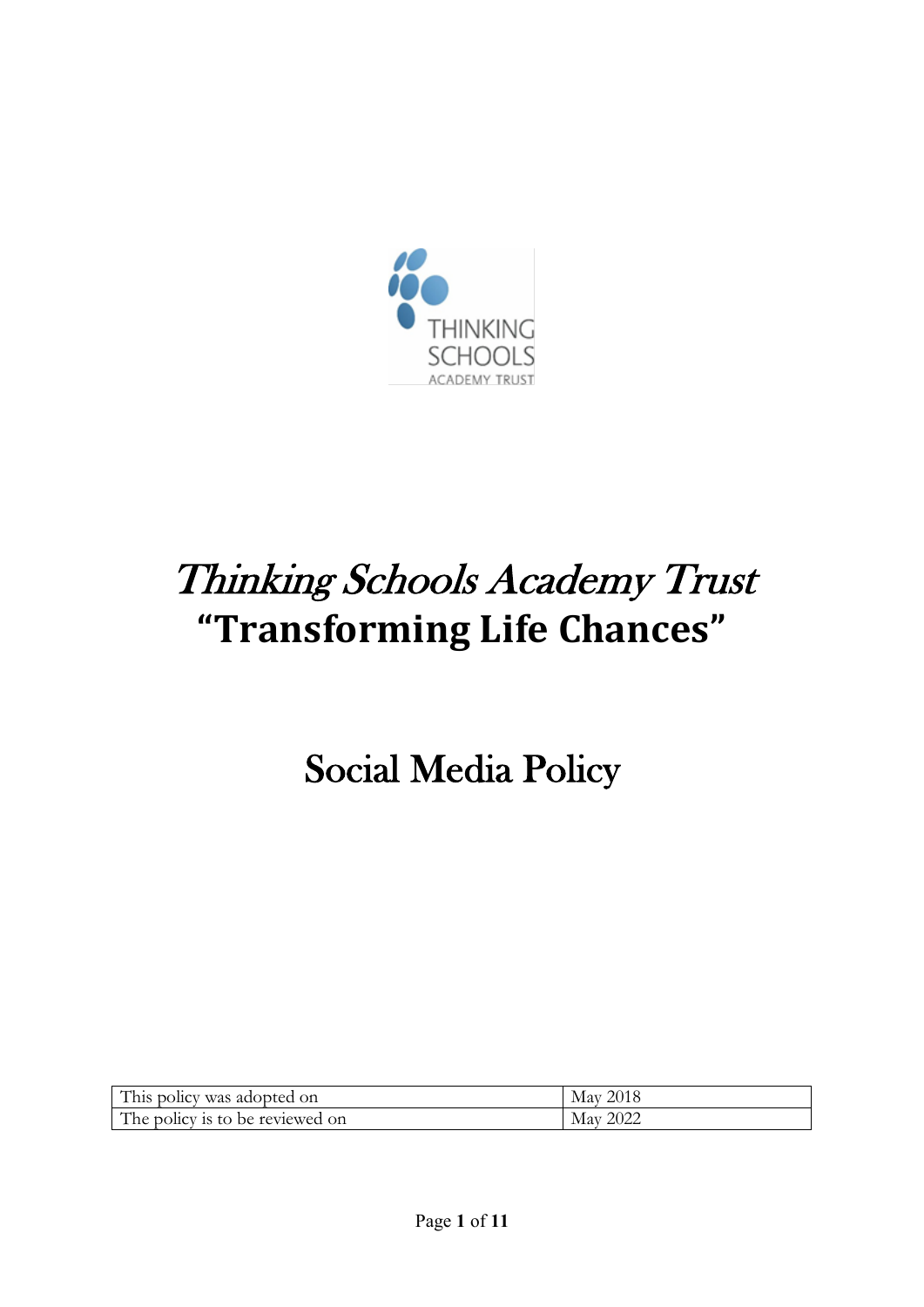# **1 INTRODUCTION**

1.1 It is crucial that pupils, parents, governors and the public at large have confidence in Thinking Schools Academy Trust's services, decisions and decision-making processes. This policy is intended to minimise the risks to Thinking Schools Academy Trust through the use of Social Media and sets out the principles which must be adhered to when using Social Media.

# **2. DEFINITIONS**

- 2.1 *"Academy"* means Thinking Schools Academy Trust.
- 2.2 *"Social Media"* means websites and applications that enable users to create and share content or to participate in social networking including but not exclusively: Facebook, LinkedIn, Twitter, Google+, and all other social networking sites, internet postings and blogs. This policy applies to use of Social Media for Academy or Trust purposes as well as personal use that may affect the Academy or Trust in any way.
- *2.3 "ICT Facilities"* means all IT devices, facilities, systems and services including, but not limited to, network infrastructure, desktop computers, laptops, tablets, phones, personal organisers, music players, software, websites, web applications or services and any device, system or service which may become available in the future which is provided as part of the ICT service.

# **3 SCOPE**

3.1 This policy applies to all Academy employees, Trust directors, governing bodies, volunteers whether full time, part time, fixed –term of casual and other individuals who work for or provide services on behalf of the Academy or Trust or anyone carrying out Academy business or who has access to Academy electronic communication systems and equipment.

# **4 SOCIAL MEDIA POLICY**

- 4.1 The use of Social Media is permitted so long as it does not involve professional or inappropriate content and is in accordance with the contents of this policy.
- 4.2 Social Media must not be used to defame or disparage the Academy or Trust, the Academy or Trust, members of staff, the board of governors or individual governors, pupils or their families, other members of the Academy or Trust or any other third parties and should not be used to harass, bully or unlawfully discriminate against anyone or to make false or misleading statements, or to impersonate others.
- 4.3 Individuals must not express opinions on behalf of the Academy via Social Media, unless expressly authorised to do so the Headteacher/Principal.
- 4.4 Individuals must not post comments about sensitive or controversial Academy topics or matters or do anything that could lead to the disclosure of or put at risk confidential information held by the Academy or the Trust.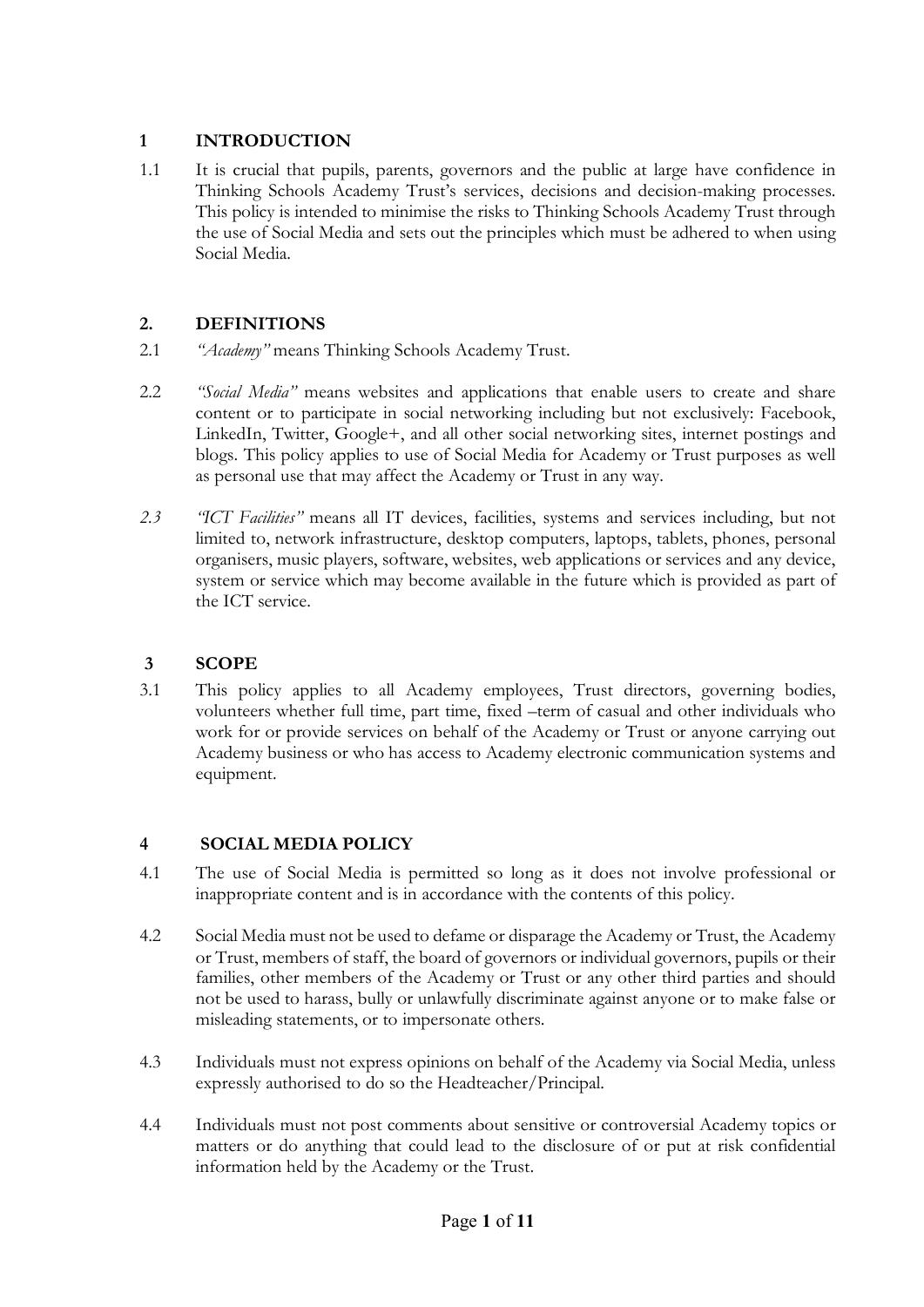- 4.5 The Academy's branding or logos must not be used in any Social Media posting or in an individual's Social Media profile without the prior approval of the Headteacher/Principal.
- 4.6 Individuals must always be respectful to others when making any statement on Social Media and be aware that they are personally responsible for all communications which will be published on the internet for anyone to see.
- 4.7 Individuals are strictly prohibited from posting material which is sexually explicit, offensive and derogatory or which may give rise to a legal claim against the Academy or the Trust.
- 4.8 You must be accurate, fair and transparent when creating or altering online sources of information on behalf of the Academy
- 4.9 If an individual is uncertain or concerned about the appropriateness of any statement or posting they should refrain from posting it until it has been discussed with Headteacher/Principal.
- 4.10 If an individual sees Social Media content that disparages or reflects poorly on the Academy or another Academy Member they should contact the Headteacher/Principal or Deputy CEO.
- 4.11 Breach of the Social Media policy by anyone covered by the scope of the policy may result in disciplinary action up to and including dismissal. Anyone suspected of committing a breach of this policy will be required to co-operate with any investigation, which may involve handing over relevant passwords and login details.
- 4.12 Individuals found to be in breach of this policy may be required to remove any Social Media content that the Academy considers constitutes a breach of this policy. Failure to comply with such a requirement may in itself result in disciplinary action.

## **5 PERSONAL USE OF SOCIAL MEDIA**

5.1 Staff should be aware that any use of social media websites (whether or not accessed for work purposes) may be monitored and, where breaches of this policy are found, action may be taken under the Disciplinary Policy.

Posting, forwarding or posting a link to any of the following types of material on a social media website, whether in a professional or personal capacity, will amount to gross misconduct (this list is not exhaustive):

- Pornographic material (that is, writing, pictures, films and video clips of a sexually explicit or arousing nature).
- A false and defamatory statement about any person or organization;
- Material which is offensive, obscene, criminal discriminatory, derogatory or may cause embarrassment to us, our clients or our staff.
- Confidential information about us or any of our staff, pupils or clients (which you do not have express authority to disseminate).
- Any other statement which is likely to create any liability (whether criminal or civil, and whether for you or us).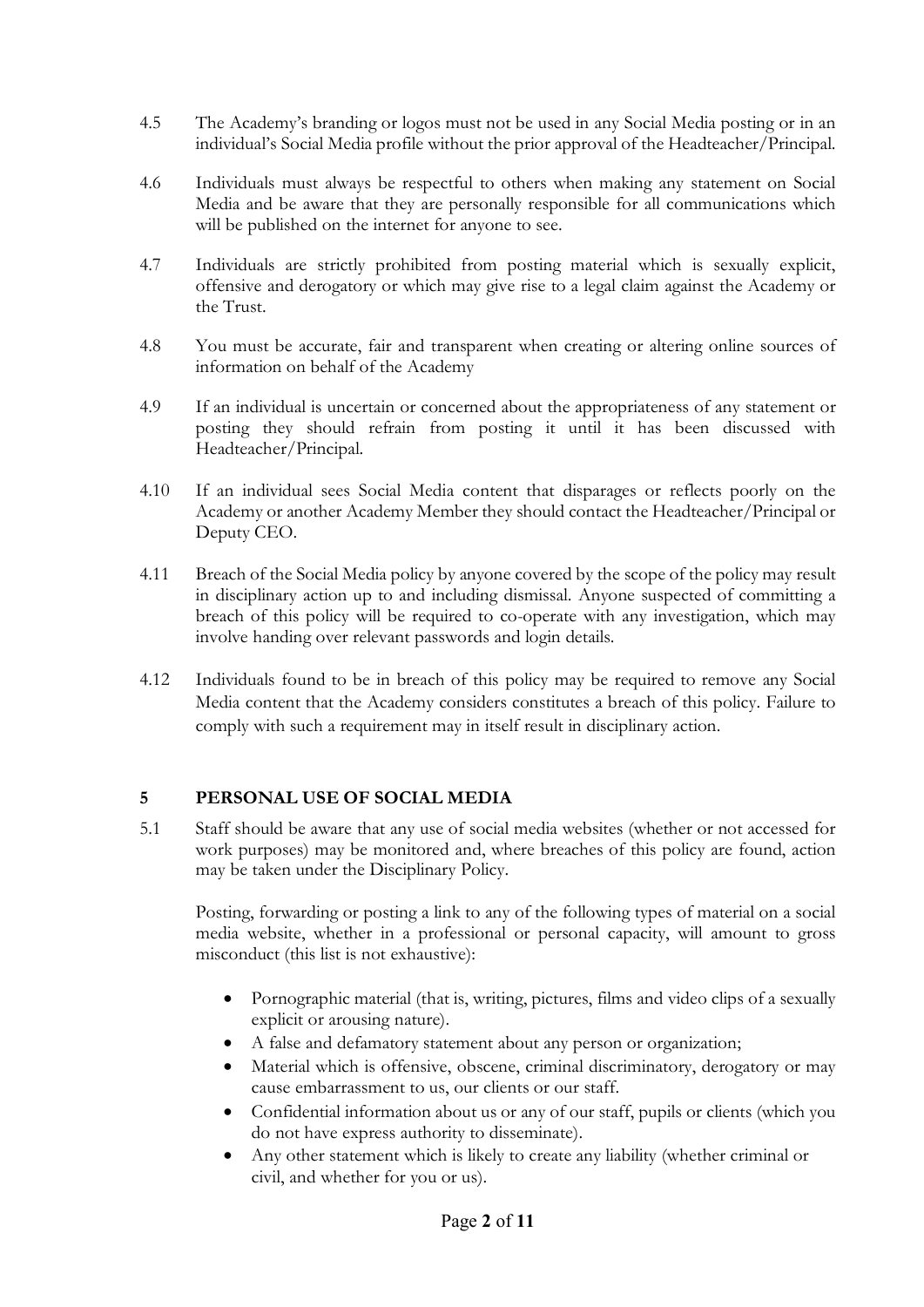• Material in breach of copyright or other intellectual property rights, or which invades the privacy of any person.

Any such action will be addressed under the Disciplinary Policy and may result in disciplinary action up to and including dismissal.

- 5.2 Staff members must not have contact through any personal social medium with any pupil, that is a member of the Academy, unless the pupils are family members.
- 5.3 The Academy does not expect staff members to discontinue contact with their family members via personal social media once the Academy starts providing services for them. However, any information staff members obtain in the course of their employment must not be used for personal gain (whether financial or otherwise) nor be passed on to others who may use it in such a way.
- 5.4 Staff members must not have any contact with pupils' family members through personal social media.
- 5.5 If staff members wish to communicate with pupils through social media sites they can only do so with the approval of the Academy and through official Academy sites created according to the requirements specified in section 7 and Appendix A.
- 5.6 On leaving the Academy's service, staff members must not contact any pupils of the Academy by means of personal social media sites. Similarly, staff members must not contact pupils from their former Academies by means of personal social media.
- 5.7 Information that staff members have access to as part of their employment, including personal information about pupils and their family members, colleagues, and other parties and Academy corporate information must not be discussed on their personal webspace.
- 5.8 Photographs, videos or any other types of image of pupils and their families or must not be published on personal webspace.
- 5.9 Academy email addresses and other official contact details must not be used for setting up personal social media accounts or to communicate through such media.
- 5.10 Staff members must not edit open access online encyclopaedias such as *Wikipedia* in a personal capacity at work. This is because the source of the correction will be recorded as the employer's IP address and the intervention will, therefore, appear as if it comes from the employer itself.
- 5.11 The Academy does not permit personal use of social media while at work. Staff members are expected to devote their contracted hours of work to their professional duties and, in practice, personal use of the internet should not be on the Academy's time
- 5.12 Caution is advised when inviting work colleagues to be 'friends' in personal social networking sites. Social networking sites blur the line between work and personal lives and it may be difficult to maintain professional relationships or it might be just too embarrassing if too much personal information is known in the work place.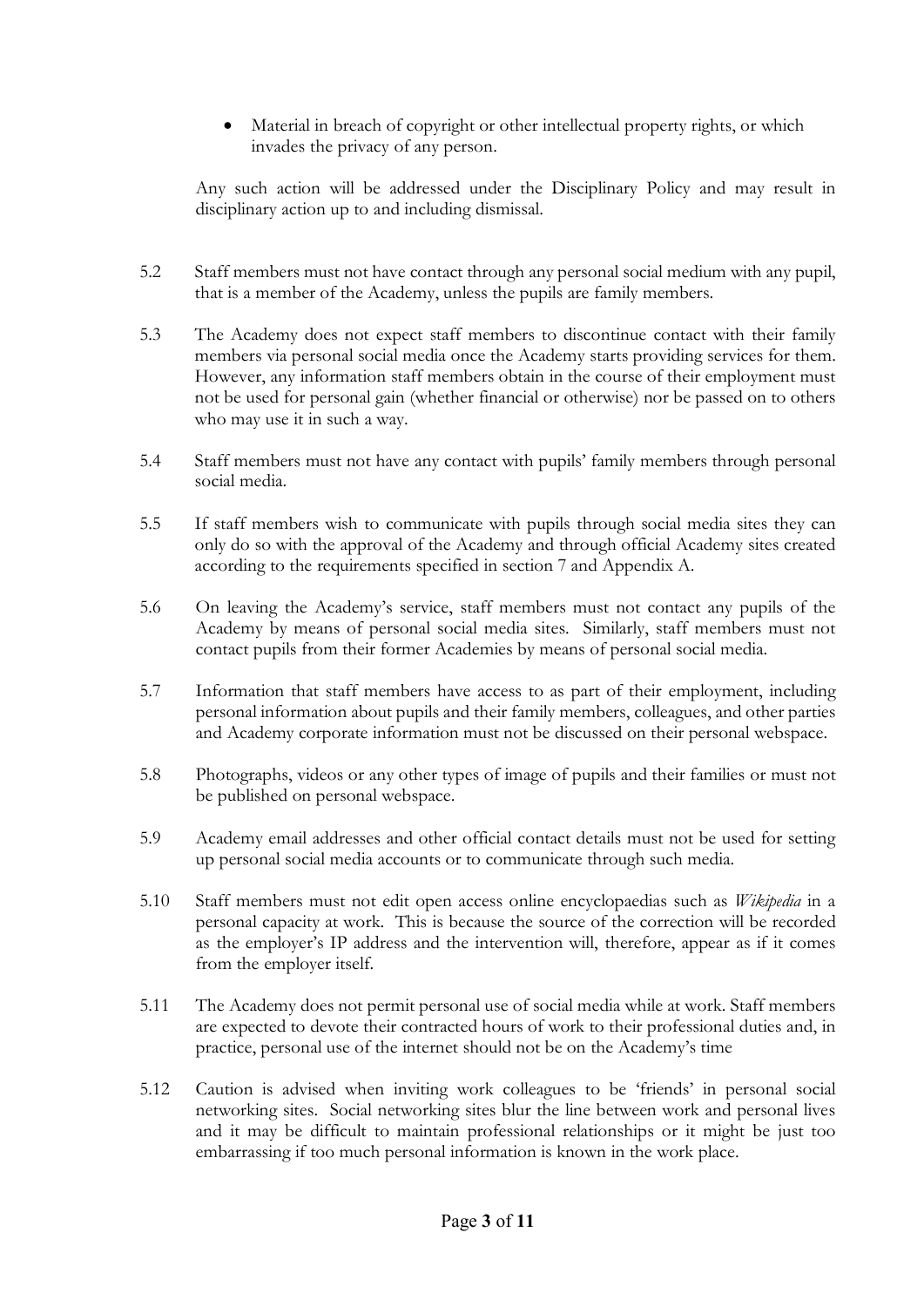5.13 Staff members are strongly advised to ensure that they set the privacy levels of their personal sites as strictly as they can and to opt out of public listings on social networking sites to protect their own privacy. Staff members should keep their passwords confidential, change them often and be careful about what is posted online; it is not safe to reveal home addresses, telephone numbers and other personal information. It is a good idea to use a separate email address just for social networking so that any other contact details are not given away.

## **6 USING SOCIAL MEDIA ON BEHALF OF THE ACADEMY**

- 6.1 Staff members can only use official Academy sites for communicating with Parents/Carers/Pupils.
- 6.2 There must be a strong business reason for creating official Academy sites to communicate with pupils or others. Staff must not create sites for trivial reasons which could expose the Academy to unwelcome publicity or cause reputational damage. A Data Protection Impact Assessment may need to be completed before an Academy sets up a new site, and any such site must be frequently monitored for compliance with Academy policies.
- 6.3 Official Academy sites must be created only according to the requirements specified in Appendix A of this Policy. Sites created must not breach the terms and conditions of social media service providers, particularly with regard to minimum age requirements.
- 6.4 Staff members must at all times act in the best interests of children and young people when creating, participating in or contributing content to social media sites.

# **7 MONITORING OF INTERNET USE**

7.1 The Academy may monitor the usage of any or all ICT Facilitates and has access to reports on any internet sites that have been visited. Such monitoring will be performed in compliance with this policy and the Academy's ICT Monitoring policy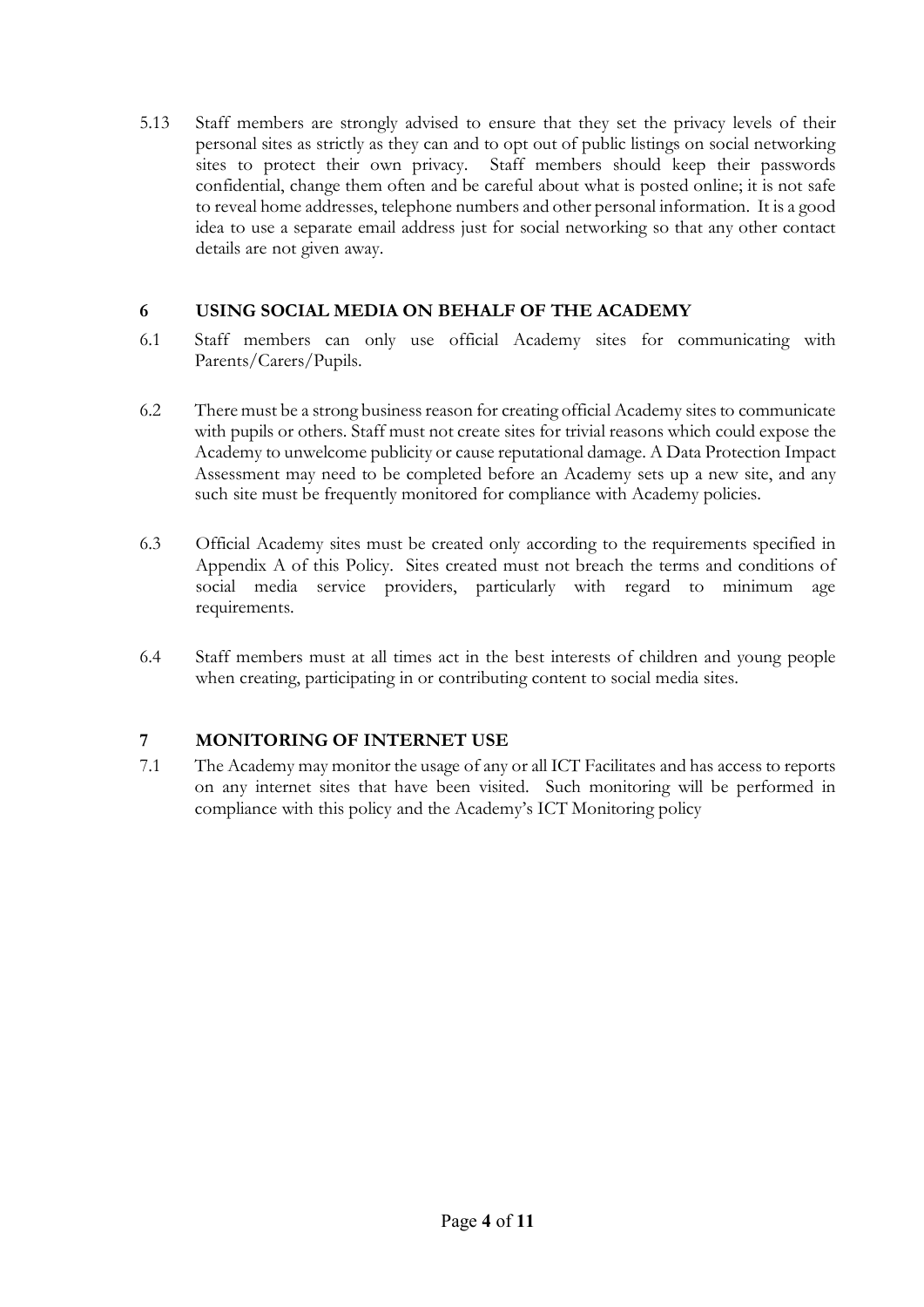#### **Requirements for creating social media sites on behalf of the Academy**

## **A.1 CREATION OF SITES**

- A.1.1 Staff members participating in social media for work purposes are expected to demonstrate the same high standards of behaviour as when using other media or giving public presentations on behalf of the Academy.
- A.1.2 Prior to creating a site, careful consideration must be given to the purposes for using social media and whether the overall investment is likely to be worthwhile for achieving the proposed pedagogical outcome.
- A.1.3 The proposed audience and level of interactive engagement with the site, for example whether pupils, Academy staff or members of the public will be able to contribute content to the site, must be discussed with the Academy's SLT
- A.1.4 Staff members must consider how much time and effort they are willing to commit to the proposed site. They should be aware that maintaining a site is not a one-off task, but involves a considerable time commitment.
- A.1.5 The Headteacher/Principal/Service Manager must take overall responsibility to ensure that enough resources are provided to keep the site refreshed and relevant. It is important that enough staff members are trained and are able to maintain and moderate a site in case of staff absences or turnover.
- A.1.6 There must be a careful exit strategy and a clear plan from the outset about how long the site will last. It must not be neglected, creating a potential risk to the Academy's brand and image.
- A.1.7 Consideration must also be given to how the success of the site will be evaluated to assess whether the site has achieved the proposed objectives.
- A. 1.8 The Data Protection Officer must always be consulted prior to setting up and social media site, including as to whether it is necessary to conduct a data protection impact assessment in respect of the site.

## **A.2 CHILDREN AND YOUNG PEOPLE**

- A.2.1 When creating social media sites for children and young people and communicating with them using such sites, staff members must at all times be conscious of their responsibilities; staff must always act in the best interests of children and young people.
- A.2.2 When creating sites for children and young people, staff members must be alert to the risks to which young people can be exposed. Young people's technical knowledge may far exceed their social skills and awareness – they may post sensitive personal information about themselves, treat online 'friends' as real friends, be targets for 'grooming' or become victims of cyberbullying.
- A.2.3 If children and young people disclose information or display behaviour or are exposed to information or behaviour on these sites that raises safeguarding or other concerns, appropriate authorities must be informed immediately. Failure to do so could expose vulnerable young people to risk of harm.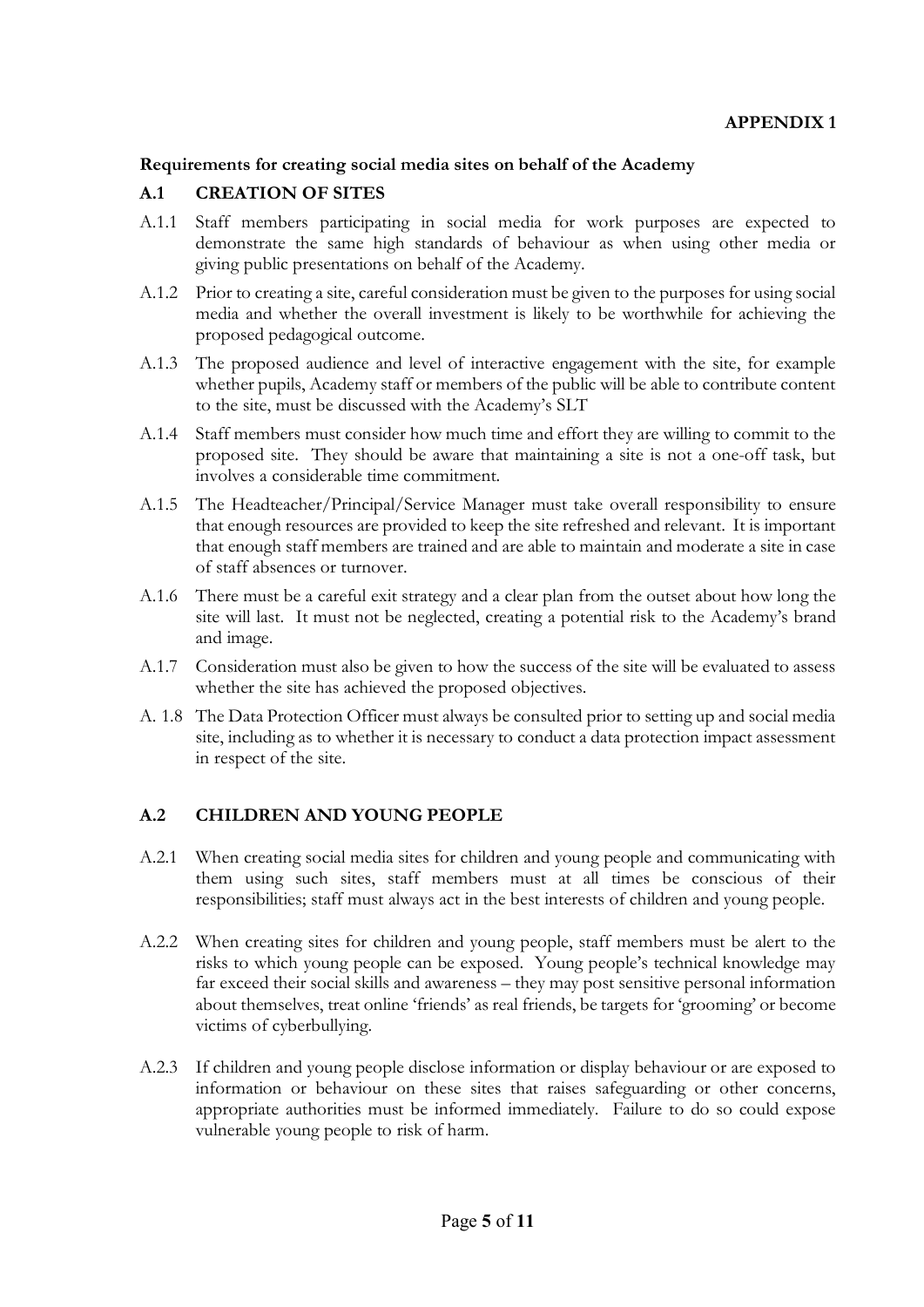- A.2.4 Staff members must ensure that the sites they create or contribute to for work purposes conform to the *Good Practice Guidance for the Providers of Social Networking and Other User Interactive Services* (Home Office Task Force on Child Protection on the Internet, 2008)
- A.2.5 Staff members must also ensure that the webspace they create on third party sites comply with the site owner's minimum age requirements (this is often set at 13 years). Staff members must also consider the ramifications and possibilities of children under the minimum age gaining access to the site.
- A.2.6 Care must be taken to ensure that content is suitable for the target age group and contributors or 'friends' to the site are vetted.
- A.2.7 Careful thought must be given to the profile of young people when considering creating sites for them. For example, the internet may not be the best medium to communicate with vulnerable young people (or indeed any age group) receiving confidential and sensitive services from the Academy or the LA. It may not be possible to maintain confidentiality, particularly on third-party-hosted sites such as social networking sites, where privacy settings may not be strong enough to prevent breaches of confidentiality, however inadvertent. If in doubt, you must seek advice from your SLT line manager

# **A.3 APPROVAL FOR CREATION OF OR PARTICIPATION IN WEBSPACE**

- A.3.1 The Academy's social media sites can be created only by or on behalf of the Academy. Site administrators and moderators must be the Academy's employees or other authorised people.
- A.3.2 Approval for creation of sites for work purposes, whether hosted by the Academy or hosted by a third party such as a social networking site, must be obtained from the Headteacher/Principal.
- A.3.3 Approval for participating, on behalf of the Academy, on sites created by third parties must be obtained from the Headteacher/Principal
- A.3.4 Content contributed to own or third-party hosted sites must be discussed with and approved by the staff member's line manager and Principal
- A.3.5 The Academy's SLT must be consulted about the purpose of the proposed site and its content. In addition, SLT approval must be obtained for the use of the Academy logo and brand.
- A.3.6 Staff must complete the Social Media Site Creation Approval Form (Appendix B) and forward it to the Academy's SLT before site creation.
- A.3.7 Be aware that the content or site may attract media attention. All media enquiries must be forwarded to the Headteacher/Principal immediately. Staff members must not communicate with the media without the advice or approval of the Headteacher/Principal.

#### **A.4 CONTENT OF WEBSPACE**

A.4.1 The Academy's hosted sites must have clearly expressed and publicised Terms of Use and House Rules. Third-party hosted sites used for work purposes must have Terms of Use and House Rules that conform to the Academy standards of professional conduct and service.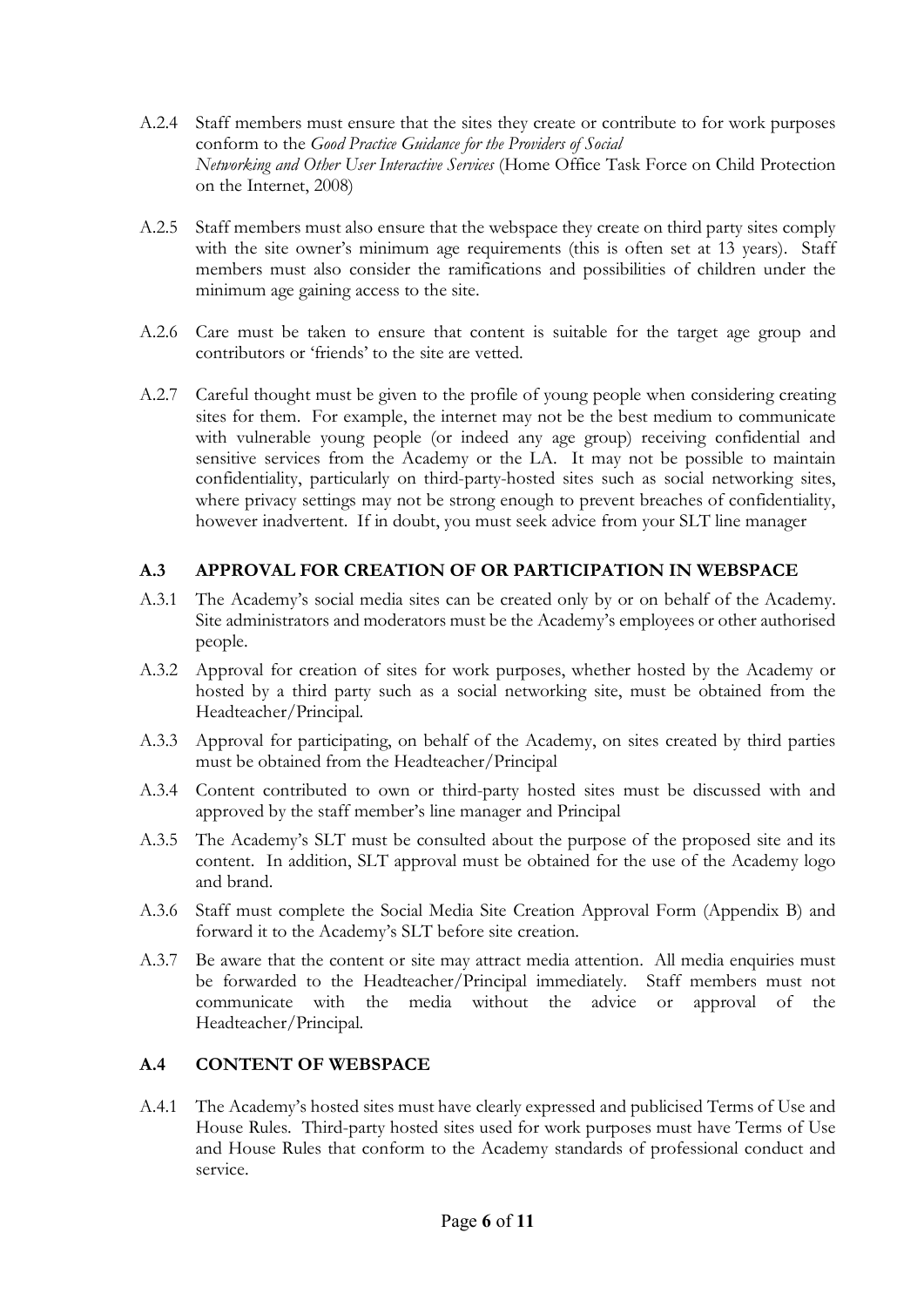- A.4.2 Staff members must not disclose information, make commitments or engage in activities on behalf of the Academy without authorisation provided through a job description, the Academy's Procurement policy or from the Deputy CEO.
- A.4.3 Information provided must be worthwhile and accurate; remember what is published on the site will reflect on the Academy's image, reputation and services.
- A.4.4 Stay within the law and be aware that child protection, privacy, data protection, libel, defamation, harassment and copyright law may apply to the content of social media.
- A.4.5 Staff members must respect their audience and be sensitive in the tone of language used and when discussing topics that others may find controversial or objectionable.
- A.4.6 Permission must be sought from the relevant people before citing or referencing their work or referencing service providers, partners or other agencies.
- A.4.7 The Academy's hosted sites must always include the Academy logo or brand to ensure transparency and confidence in the site. The logo should, where possible, link back to the relevant page on the Academy website.
- A.4.8 Staff members participating in the Academy's hosted or other approved sites must identify who they are. They must disclose their positions within the Academy on these sites.
- A.4.9 Staff members must never give out their personal information such as home contact details or home email addresses on these sites.
- A.4.10 Personal opinions should not be expressed on official sites.

#### **A.5 CONTRIBUTORS AND MODERATION OF CONTENT**

- A.5.1 Careful consideration must be given to the level of engagement of contributors for example whether users will be able to add their own text or comments or upload images.
- A.5.2 Sites created for and contributed to by pupils must have the strongest privacy settings to prevent breaches of confidentiality. Pupils and other participants in sites must not be able to be identified.
- A.5.3 The content and postings in the Academy's hosted sites must be moderated. Moderation is the responsibility of the team that sets up or initiates the site.
- A.5.4 The team must designate at least two approved Administrators whose role it is to review and moderate the content, including not posting or removal of comments which breach the Terms of Use and House Rules. It is important that there are enough approved moderators to provide cover during leave and absences so that the site continues to be moderated.
- A.5.5 For third-party-hosted sites such as social networking sites used for work purposes, the responsibility for protection and intervention lies first with the host site itself. However, different sites may have different models of intervention and it is ultimately the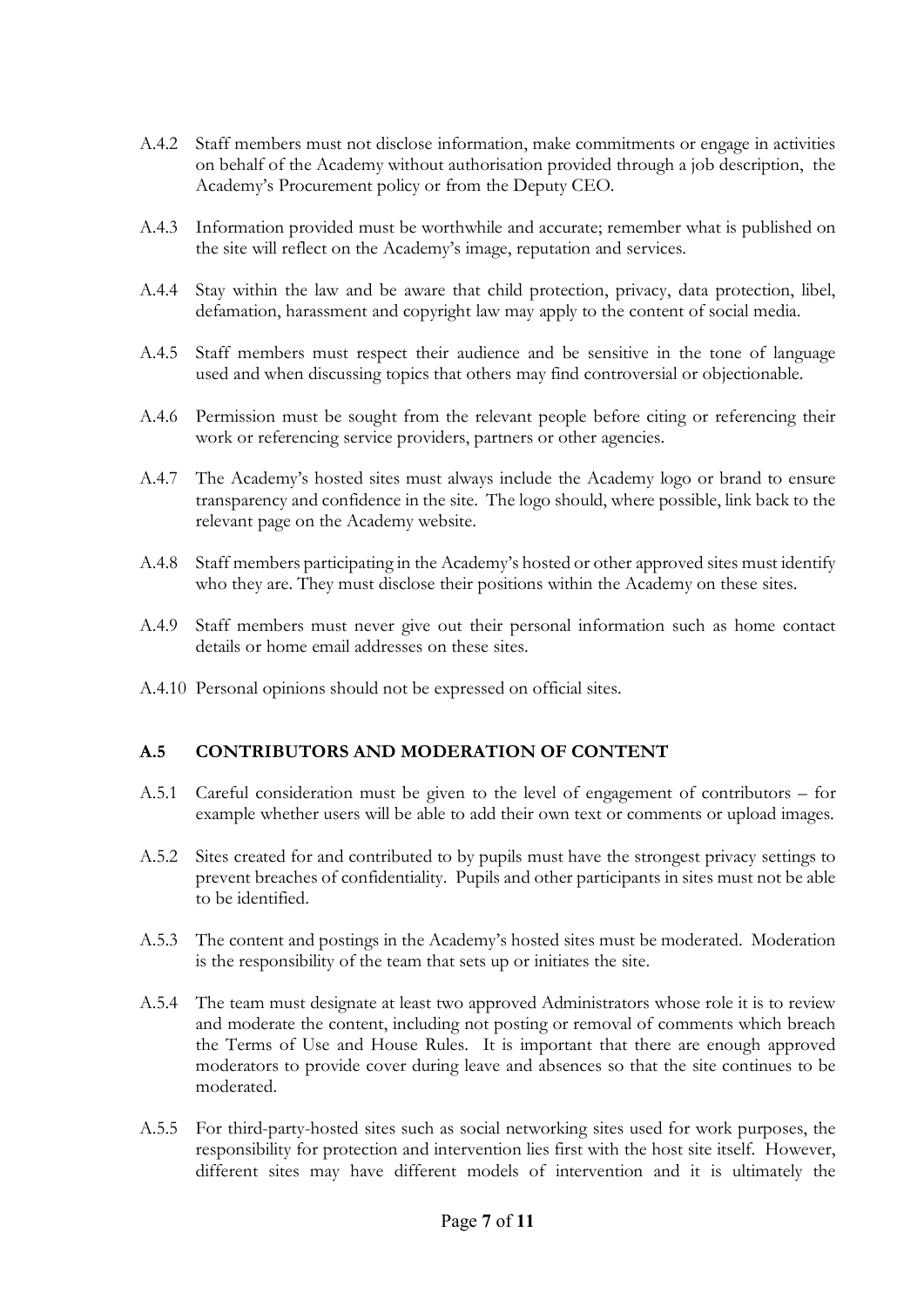responsibility of the staff member creating the site to plan for and implement additional intervention, for example in the case of content raising child safeguarding concerns or comments likely to cause offence.

- A.5.6 Behaviour likely to cause extreme offence, for example racist or homophobic insults, or likely to put a young person or adult at risk of harm must never be tolerated. Such comments must never be posted or removed immediately and appropriate authorities, for example the Police or Child Exploitation and Online Protection Centre (CEOP), informed in the case of illegal content or behaviour.
- A.5.7 Where necessary and practical individuals wishing to be 'friends' on a site must be **known people only, in the case of adults, those who have undergone appropriate security checks.**
- A.5.8 Any proposal to use social media to advertise for contributors to sites must be approved by the Headteacher/Principal.
- A.5.9 Approval must also be obtained from the Headteacher/Principal to make an external organisation a 'friend' of the site.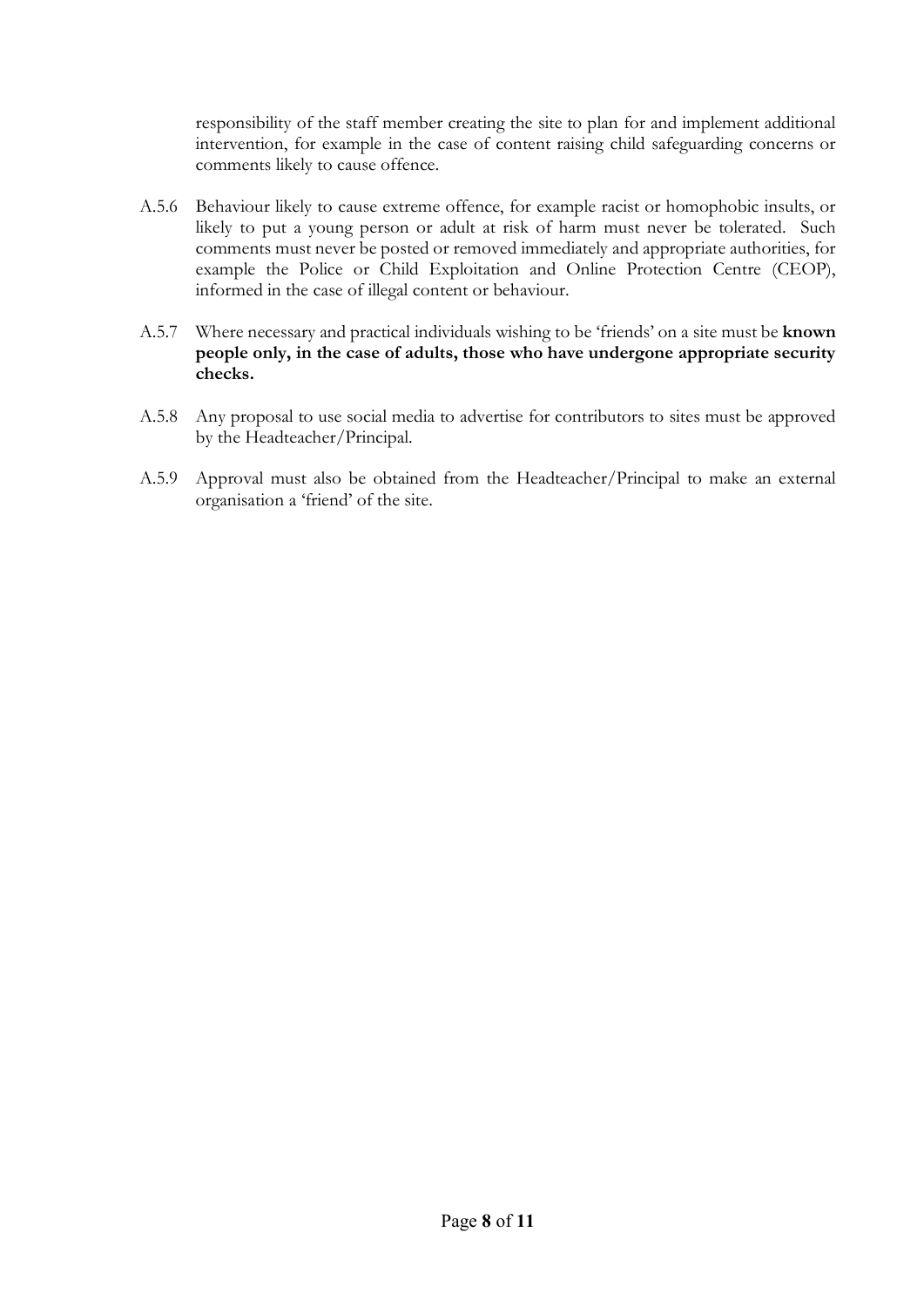# **Social Media Site Creation Approval Form**

## **Use of social media on behalf of the Academy must be approved prior to setting up sites.**

Please complete this form and forward it to the Headteacher/Principal

| <b>TEAM DETAILS</b>                                                                                                                                                                                          |                                                      |  |  |  |
|--------------------------------------------------------------------------------------------------------------------------------------------------------------------------------------------------------------|------------------------------------------------------|--|--|--|
| Department                                                                                                                                                                                                   |                                                      |  |  |  |
| Name of author of site                                                                                                                                                                                       |                                                      |  |  |  |
| Author's line manager                                                                                                                                                                                        |                                                      |  |  |  |
| PURPOSE OF SETTING UP SOCIAL MEDIA SITE<br>(please describe why you want to set up this site and the content of the site)                                                                                    |                                                      |  |  |  |
| What are the aims you<br>propose to achieve by<br>setting up this site?                                                                                                                                      |                                                      |  |  |  |
| What is the proposed<br>content of the site?                                                                                                                                                                 |                                                      |  |  |  |
| PROPOSED AUDIENCE OF THE SITE<br>Please tick all that apply.                                                                                                                                                 |                                                      |  |  |  |
| Pupils of the Academy (provide age range)<br>The Academy's staff<br>Pupils' family members<br>External organisations<br>Members of the public<br>Others; please provide details                              | Pupils from other Schools (provide names of Schools) |  |  |  |
| PROPOSED CONTRIBUTORS TO THE SITE<br>Please tick all that apply.                                                                                                                                             |                                                      |  |  |  |
| Pupils of the Academy (provide age range)<br>The Academy's staff<br>Pupils' family members<br>External organisations<br>Members of the public<br>Others; please provide details<br>ADMINSTRATION OF THE SITE | Pupils from other Schools (provide names of Schools) |  |  |  |